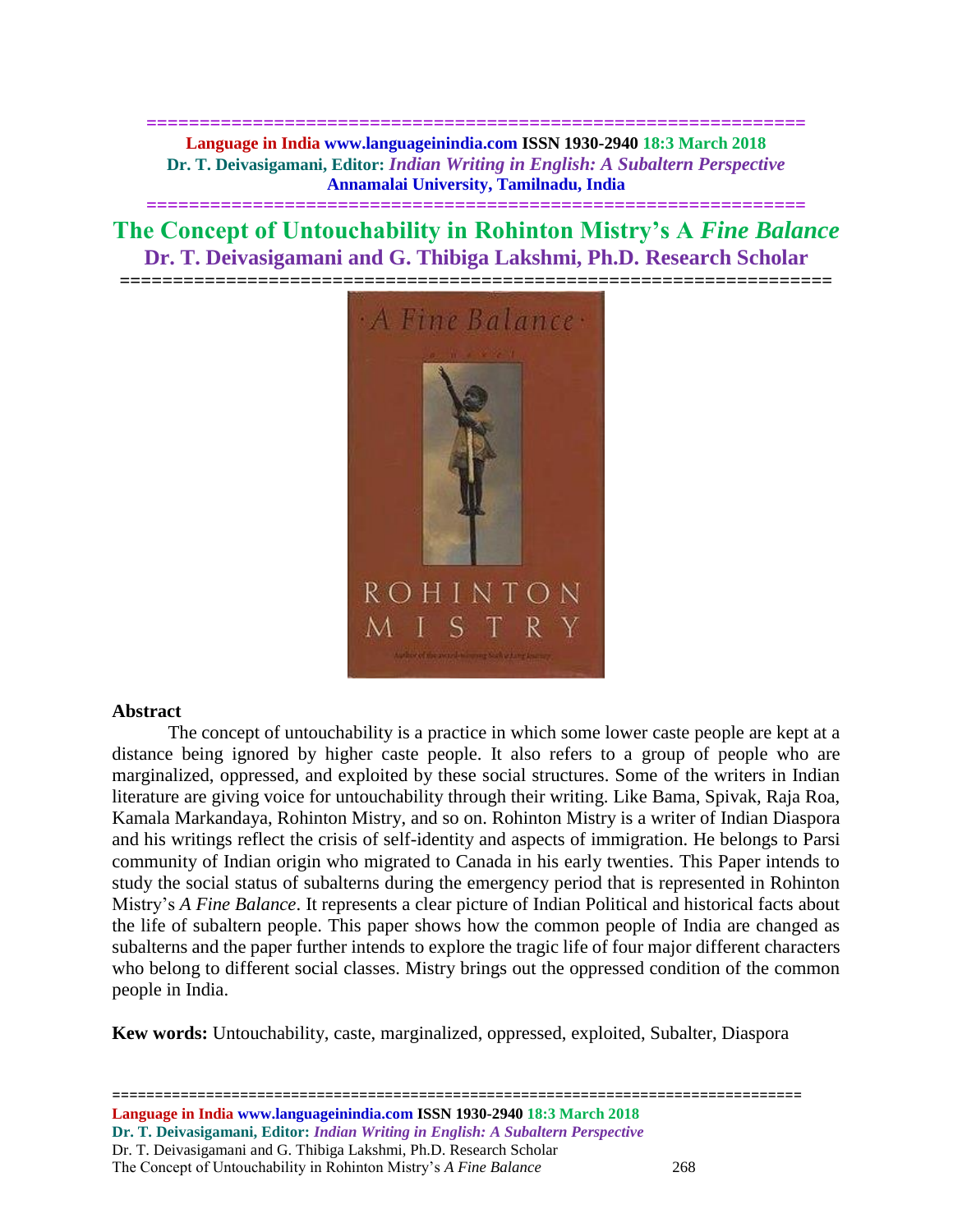### **Introduction**

Rohinton Mistry, born in Bombay and now resident in Canada. He was born into the Parsi community of Bombay on 3 July 1952. He was the second of four children, three boys and a girl. Rohinton's father was an advertising account executive, and he recalls his mother, happy in the role of nurturer 'doing the miracle that all mothers perform of making what was barely enough seem like abundance. Mistry draws his inspiration both from sharply recalled childhood experiences and from the upheavals of migration. His writings always with such intense and apparently personal narratives, the relationship between fiction and autobiography is hard to determine. Mistry can offer a unique perspective on the multiple accommodations involved in the construction of identities. Search for identity as a key theme in his works and is seen in both personal and national terms. His writing provides a wry, but occasionally tragic perspective on the postcolonial nation of India: a perspective from the margins, so to speak. Mistry interest in his writings lies with the average people of India struggling to wrest a basic life that is brutal against the poor and downtrodden. He usually speaks of his characters as though they have life of their own. His characters actions are very clear, but their motives are always disputable. Mistry's strong opposition to social and class differences have extended the spectrum of contemporary reality through this novel.

## **Triumph of Fictional Art**

Mistry writings accomplishes the most convincing manner without straining the credibility of the reader, a real triumph of his fictional art. Raymond William in his book *Realism and Contemporary Novel* comments on Mistry's novels deals about the realist tradition of India. He remarks:

> When I think of the realist tradition I fiction, I think of the kind of novel which creates and judges the quality of a whole way of life in terms of the qualities of persons. The balance involved in this achievement in perhaps the most important thing, the sort of the things most novels do…. Yet the distinction of this kind is that it offers a valuing of a whole way of life, a society that is larger than any of the individuals composing it, at the same time valuing creations of human beings who, while belonging to and affected by and helping to define this way of life, are also, in their own terms, absolute ends in themselves. (314).

### *A Fine Balance*

 In *A Fine Balance,* Mistry has made a conscious effort to embrace more of the social reality of India, so although the novels open with a Parsi woman Dina Dalal's story in Bombay, it soon enlarges its scope to include her lodger Maneck Kholah from a Hill station in North India and her tailors, Ishvar and Omprakash, who are come from a village. The narrative also encompasses what Walter Benjamin has called the city poet's special concern with rag pickers, beggars, and suicide victims/heroes. As their tragic tales unfold, one gets the impression that Mistry's novel is attempting to articulate the silence of centuries of exploitation, domination, and oppression of the poorest of the poor of India. This novel was published in the year 1995 and has won the prestigious Giller Prize.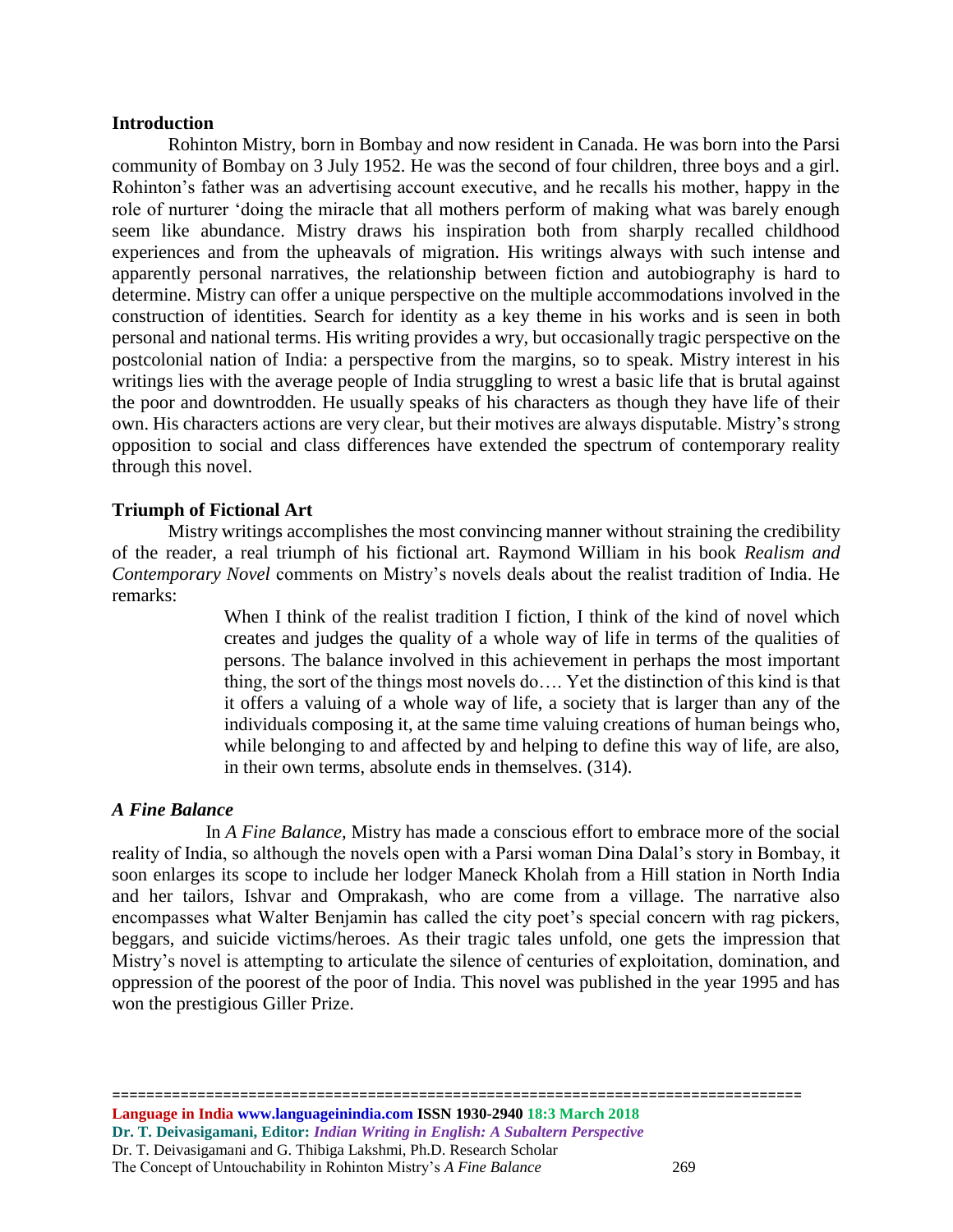# **Three Aspects**

*A Fine Balance* demonstrates three things with respect to caste. First of all, the novel explores the effects of untouchability on individuals. It explores the injustice of caste and probes the implications of defying it. While Narayan opts for political resistance, Om and Ishvar suffer from escape and exile. Secondly, *A Fine Balance* makes clear that while loyalty and trust in the socio-cultural system of religion are undermined, Hinduism is not necessarily affected by this. Thirdly, the gruesome practice of caste as a cultural system is more prevalent in a rural context than in an urban one. Williams Raymond portrays the Diasporic elements of common people to survive that, Mistry being a Diaspora writer and Parsis sensitive to the conditions of those who do not belong to the marginalized people have to struggle twice as hard for what come with lesser effort to those belonging to the mainstream because 65 strength with them and also because unable to fully comprehend and appreciate the socio-cultural context of the situation in which they are placed, these people constantly experience fear, alienation, rejection and insecurity. (Raymond, 301)

## **Representation of Dalits**

 The present paper focusses on how Mistry portrays the representations of Dalits in *A Fine Balance* brings a sensible and sensitive understanding of social exploitation inherent in the class structure of India and points out how a marginalized person loses his individual identity. As a humanist and social novelist, it becomes easier for Mistry to describe the dignity, value, freedom of the individual human being with their identity. The reason being the search for the individual and social identities, is palpable in Mistry's works. As Narayan states: "Life without dignity is worthless" (144). The characters face the consequences of their beliefs in the end which is brutal and tragic.

The novel also illustrates the deeper insight of political activity, and struggle of suffering people. It focuses on the deep structure of the individual's existences of human life. *A Fine Balance* is taken up for analyzing the human suffering in which Mistry ultimately gives a space of endless suffering of the individuals. Mistry's novels mostly depicts with all the problems which a normal person faces in his or her life and also voice the lower class people are being oppressed by upper class people not only in their personal life and also socially, politically and economically. Mistry characters are fight against an aggressive social environment to create a new world and freedom. In his novels the characters are very young and middle/low class people. His novels deal; with major Indian social problems and imbalances of Indian society where the protagonists themselves are the downtrodden and the underdogs.

### **Prominent Characters**

The Hindus, Omprakash and Ishvar Darji occupy prominent positions in *A Fine Balance* in so far as both are crucial in illustrating the novel's central concern of how to make life livable under unfavourable conditions and adverse circumstances. One aspects is of particular importance in this context: India's cruelest social constraint- caste. Any discussion of the effects of caste on Ishvar and Om must necessarily include their family background. It starts from Dukhi Mochi, Ishvar's father and Omprakash's grandfather. Dukhi Mochi belongs to the Chamaar caste of tanners and leather workers. Together with the other Chammars in the village, Dukhi lives on the carcasses of dead animals. Untouchability is a stigma; other castes avoid contact with Dukhi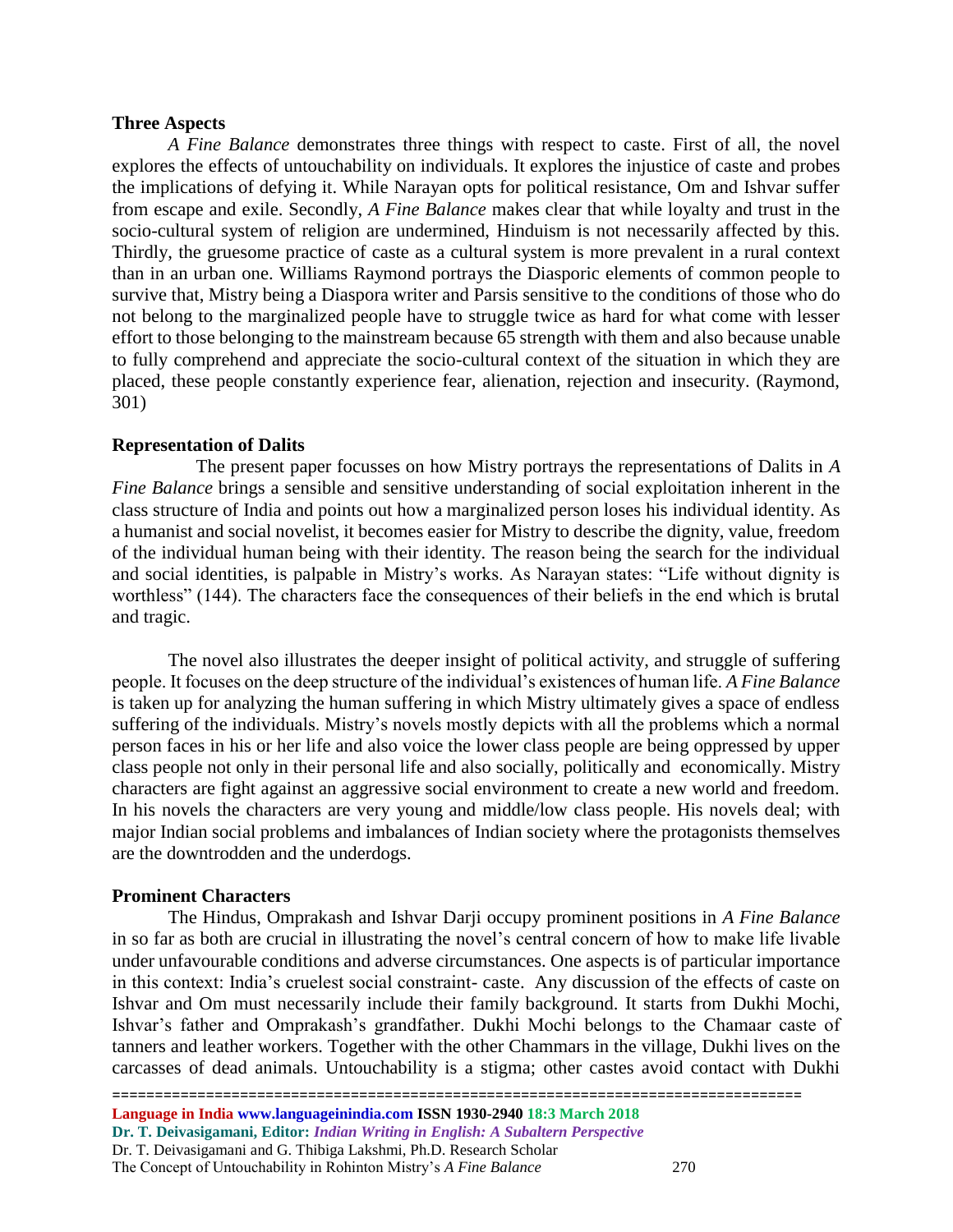because he is deemed impure. The caste divisions in the village strifle Dukhi, but he remains patient and cautions and not enrage the upper class villagers so that he can live safely. Simple incidents like Dukhi a Chammar having two sons and the upper class producing none becomes an issue and they connive to disrupt it. Those in the highest social hierarchy in the social order seriously ruminate and decide to whip the world into shape by enforcing a stricter "Dharmic Order" (101), which means more flogging and pain for the Chammars.

The abandoning of "the leather for choli "(113), brings prosperity for Iswar and Narayan. After the required apprenticeship Narayan decides to stay in the village and Iswar decides to stay with Asharaf. The Chammars who are used to wear the tatters thrown away the upper caste people are now eager to have dress tailored for them. Soon Narayan becomes a representative figure of the community. Narayan's success is similar to that of Omprakash Valmiki's autobiography *Joothan: A Dalit's Life* expresses that: "the personal success is interpreted as a success for the community" (36).

 As Narayan astutely develops the skills of tailoring, he secures comfortable living for Om, his son. Following his father's footsteps, he goes to Asharaf's shop to be trained as a trailor. Duhki's status in the Chammar community rises but nothing else changes. Things like caste discrimination remain strong as Narayan laments: "But what about the more important things? Government passes new laws, says no more untouchability, yet everything the same in the upper class… they still treat us worse than animals "(112). Anger bubbles up within him and frustration leads him to become defiant. He voices his deep-seated desire thus: "I want to able to drink from the village well, worship in the temple, walk where I like" (142).

Though Narayan was killed because of his involvement in anti-Emergency activities, the officials projected his death as an accident. Mistry raises doubts regarding such political murders: "The police claimed it was a railway accident, but the parents spoke of wounds they had seen on their son's body at the morgue. According to the reporter, the injuries were the injuries were consistent with other confirmed incidents of torture" (584). Through this passage, the novelist records that such political murders were very common during Emergency and people like Narayan is not able to do anything to protect their lives. The lives of individuals were affected relentlessly due to Emergency though they were not related to politics even indirectly. For example, Omprakash and Ishwar, the tailors were forcefully taken to the Prime Minister's against their wish.

### **Conclusion**

 The Dalits life highlighted in A *Fine Balance* reveals the growing voice of the Untouchable people in India. Through Mistry's vivid and picturesque descriptions of the conditions of the untouchables, he illustrates how mainstream literature has gone to merge untouchability in the content. *A Fine Balance* between hope and despair; the novel ends certainly on an optimistic and hopeful note. By analyzing the characters, the concept of untouchability is well demonstrated. *A Fine* Balance's broader scope shifts the focus away from a single community to a variety of communities within multicultural India. The sociological interest in how people construct meaning in world otherwise impossible to bear remains constant throughout Mistry's narratives. The mentality of the people has to change in respect to caste discrimination to abolish untouchability completely.

================================================================================= **Language in India www.languageinindia.com ISSN 1930-2940 18:3 March 2018 Dr. T. Deivasigamani, Editor:** *Indian Writing in English: A Subaltern Perspective* Dr. T. Deivasigamani and G. Thibiga Lakshmi, Ph.D. Research Scholar The Concept of Untouchability in Rohinton Mistry's *A Fine Balance* 271